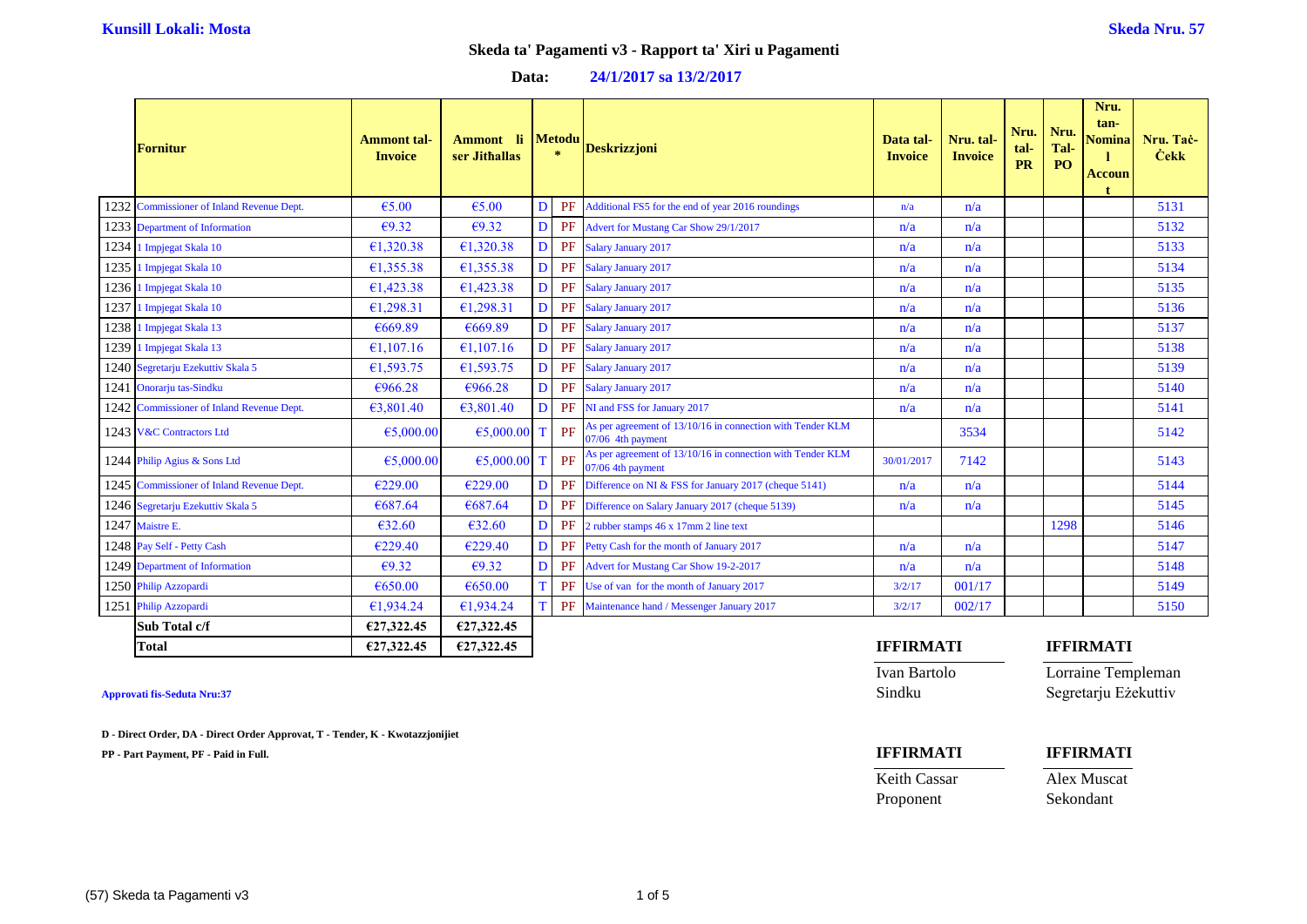| <b>Fornitur</b>                        | <b>Ammont</b> tal-<br><b>Invoice</b> | Ammont li<br>ser Jithallas |   | <b>Metodu</b><br>$\star$ | <b>Deskrizzjoni</b>                                                                                             | Data tal-<br><b>Invoice</b> | Nru. tal-<br><b>Invoice</b> | Nru.<br>tal-<br><b>PR</b> | Nru.<br>Tal-<br>PO | Nru.<br>tan-<br><b>Nomina</b><br><b>Accoun</b> | Nru. Tač<br><b>Cekk</b> |
|----------------------------------------|--------------------------------------|----------------------------|---|--------------------------|-----------------------------------------------------------------------------------------------------------------|-----------------------------|-----------------------------|---------------------------|--------------------|------------------------------------------------|-------------------------|
| 1252 Marina Aquatic Ltd                | €252.00                              | €252.00                    | D |                          | PF Staff party 2016                                                                                             | 03/02/2017                  |                             |                           |                    |                                                | 5151                    |
| 1253 Assocjazzjoni tal-Kunsilli Lokali | €900.00                              | €900.00                    | D | PF                       | <b>Local Council Health Scheme 2017</b>                                                                         | 26/1/17                     |                             |                           |                    |                                                | 5152                    |
| 1254 360 Retail Supplies Ltd           | €130.27                              | €130.27                    | D | PF                       | 3 wire & cable protector 2 channel                                                                              | 12/01/2017                  | 1680                        |                           |                    |                                                | 5153                    |
| 1255 Adam Bugeja                       | €123.85                              | 64,119.42                  | T | PF                       | Fixing paving blocks in Triq Reggie Cilia                                                                       | 12/12/2016                  | WO 07/16                    |                           |                    | 2310/00                                        | 5154                    |
| 1256 Adam Bugeja                       | €396.72                              |                            | T | PF                       | Repair manhole cover in Triq F. Pisani & fixing pavement infront<br>of 51, Triq l-Isperanza                     | 12/12/2016                  | WO 03-16                    |                           |                    | 2310/00                                        | 5154                    |
| 1257 Adam Bugeja                       | €666.85                              |                            | T | PF                       | Fixing planter in Triq Valletta & making drainage and inspection<br>box cover in Triq l-Isperanza (paving part) | 12/12/2016                  | WO 37-16                    |                           |                    | 2310/003                                       | 5154                    |
| 1258 Adam Bugeja                       | €142.50                              |                            | T | PF                       | To repair pavement infont of garage in Triq il-Lunzjata                                                         | 12/12/2016                  | WO 35-16                    |                           |                    | 2310/003                                       | 5154                    |
| 1259 Adam Bugeja                       | E291.18                              |                            | T | PF                       | Fixing and changing paving blocks and Manhole cover in Triq<br><b>Kurat Calleja</b>                             | 12/12/2016                  | WO 38-16                    |                           |                    | 2310/00                                        | 5154                    |
| 1260 Adam Bugeja                       | E2,245.25                            |                            | T | PF                       | Fixing roundabout in Triq il-Fortizza & fixing pavement in Triq<br>Sant'Anton Abbati / Triq il-Kbira            | 12/12/2016                  | WO 42-16                    |                           |                    | 2310/00                                        | 5154                    |
| 1261 Adam Bugeja                       | €253.07                              |                            | T | PF                       | Fixing a hollow hole in Triq l-Isperanza with concrete                                                          | 12/12/2016                  | WO 49-16                    |                           |                    | 2310/00                                        | 5154                    |
| 1262 Anna Maria Grech                  | €520.00                              | €520.00                    | T | PF                       | Youth Work Services January 2017                                                                                | 01/02/2017                  | <b>Mosta LC</b><br>01/17    |                           |                    |                                                | 5155                    |
| 1263 B. Grima & Sons Ltd               | €1,000.00                            | €1,000,00                  | D | PF                       | 10 Dog Foul Bins                                                                                                | 17/01/2017                  | 10006186                    |                           | 1294               |                                                | 5156                    |
| 1264 Bitmac (Works) Ltd                | €852.00                              | €852.00                    | D | PF                       | IRR & Blackflex for patching                                                                                    | 24/01/2017                  | 136730                      |                           | 1297               |                                                | 5157                    |
| 1265 C&X Ironmongery                   | €25.50                               | $\epsilon$ 40.80           | D | PF                       | 5 padlocks for Mosta bridge fence                                                                               | 06/01/2017                  | 8235                        |                           | 1289               |                                                | 5158                    |
| 1266 C&X Ironmongery                   | €15.30                               |                            | D | PF                       | 3 padlocks for Mosta bridge fence                                                                               | 16/01/2017                  | 8236                        |                           | 1289               |                                                | 5159                    |
| 1267 Carabott Florist                  | E23.00                               | E23.00                     | D | PF                       | Flower arrangement for Councillor's mum funeral                                                                 | 23/01/2017                  | MLC <sub>2</sub>            |                           | 1299               |                                                | 5159                    |
| 1268 Choc au Lait Patisserie           | 6404.15                              | €404.15                    | D | PF                       | <b>Catering for Mayor oath's ceremony</b>                                                                       | 13/12/2016                  | 15044 106                   |                           | 1279               | 3360                                           | 5160                    |
| 1269 D Street Lighting                 | €9,900.00                            | €9,900.00                  | T | PF                       | <b>Outdoor Christmas decorations 2016</b>                                                                       | 04/01/2017                  | 04_2017                     |                           |                    |                                                | 5161                    |
| Sub Total c/f                          | €18,141.64                           | €18,141.64                 |   |                          |                                                                                                                 |                             |                             |                           |                    |                                                |                         |
| Sub Total b/f                          | €27,322.45                           | €27,322.45                 |   |                          |                                                                                                                 |                             |                             |                           |                    |                                                |                         |

**Approvati fis-Seduta Nru:37** Sindku Segretarju Eżekuttiv

**D - Direct Order, DA - Direct Order Approvat, T - Tender, K - Kwotazzjonijiet**

**PP - Part Payment, PF - Paid in Full. IFFIRMATI IFFIRMATI**

# **Total €45,464.09 €45,464.09 IFFIRMATI IFFIRMATI**

Ivan Bartolo Lorraine Templeman

Keith Cassar Alex Muscat

Proponent Sekondant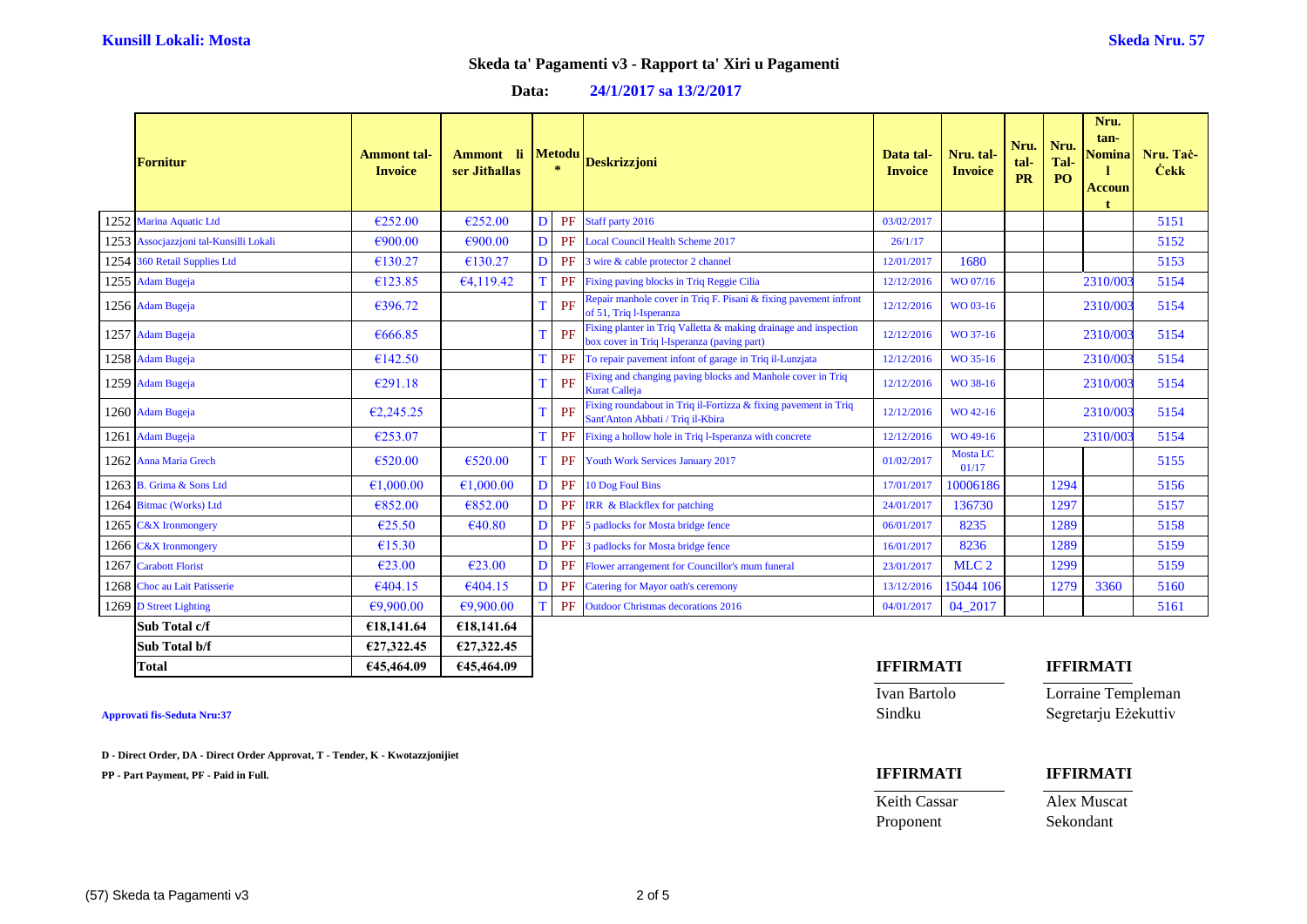### **Data: 24/1/2017 sa 13/2/2017**

|      | <b>Fornitur</b>                                   | <b>Ammont</b> tal-<br><b>Invoice</b> | Ammont li<br>ser Jithallas |   | <b>Metodu</b><br>$\star$ | <b>Deskrizzjoni</b>                                                                       | Data tal-<br><b>Invoice</b> | Nru. tal-<br><b>Invoice</b> | Nru.<br>tal-<br><b>PR</b> | Nru.<br>Tal-<br>P <sub>O</sub> | Nru.<br>tan-<br><b>Nomina</b><br><b>Accoun</b> | Nru. Tac-<br><b>Cekk</b> |
|------|---------------------------------------------------|--------------------------------------|----------------------------|---|--------------------------|-------------------------------------------------------------------------------------------|-----------------------------|-----------------------------|---------------------------|--------------------------------|------------------------------------------------|--------------------------|
|      | 1270 DP Road Construction Ltd                     | E9,746.90                            | E9,746.90                  |   | PF                       | <b>Resurfacing of Triq Rimona 20%</b>                                                     | 31/12/2016                  | 179                         |                           |                                |                                                | 5162                     |
|      | 1271 DP Road Construction Ltd                     | €1,758.75                            | €1,758.75                  |   | PF                       | Resurfacing of Triq il-Kwies 10%                                                          | 31/12/2016                  | 180                         |                           |                                |                                                | 5163                     |
|      | 1272 DP Road Construction Ltd                     | €4,049.01                            | 64,049.01                  |   | PF                       | Resurfacing of Triq il-Fdalijiet Preistorici 10%                                          | 31/12/2016                  | 181                         |                           |                                |                                                | 5164                     |
|      | 1273 DP Road Construction Ltd                     | €12,945.99                           | £12,945.99                 |   | PF                       | <b>Resurfacing Main Street Phase 1 10%</b>                                                | 31/12/2016                  | 182                         |                           |                                |                                                | 5165                     |
|      | 1274 ELL'S Urban Services Ltd                     | €532.30                              | 63,104.88                  |   | PF                       | Patching works in Triq Patri Guze' Delia / Kurat Schembri / L-<br>Izmarratur / il-Kissier | 08/10/2015                  | Bill 7                      |                           | WO 47                          | E15                                            | 5166                     |
|      | 1275 ELL'S Urban Services Ltd                     | €543.56                              |                            |   | PF                       | Patching works in Triq Patri Guze' Delia / Kurat Schembri / L-<br>Izmarratur / il-Kissier | 14/9/2015                   | Bill 8                      |                           | <b>WO 47</b>                   | E15                                            | 5166                     |
|      | 1276 ELL'S Urban Services Ltd                     | €1,023.48                            |                            |   | PF                       | Patching works in Wesghet il-Plejju                                                       | 02/11/2016                  | <b>Bill 16</b>              |                           | WO 45                          | <b>E15</b>                                     | 5166                     |
|      | 1277 ELL'S Urban Services Ltd                     | €414.77                              |                            |   | PF                       | Patching works in Triq tal-Qares                                                          | 02/11/2016                  | <b>Bill 16</b>              |                           | WO 45                          | E15                                            | 5166                     |
|      | 1278 ELL'S Urban Services Ltd                     | €590.77                              |                            |   | PF                       | Patching works in Triq il-Lunzjata                                                        | 02/11/2016                  | <b>Bill 16</b>              |                           | WO 45-                         | <b>E15</b>                                     | 5166                     |
|      | 1279 Golden Gate Co. Ltd                          | €49.91                               | €49.91                     | D | PF                       | <b>CPU</b> tower stands                                                                   | 27/01/2017                  | 493964                      |                           |                                |                                                |                          |
|      | 1280 Golden Gate Co. Ltd                          | $49.91 -$                            | €0.00                      | D | <b>CD</b>                | <b>CPU</b> tower stands                                                                   | 30/01/2017                  | CR040961                    |                           |                                |                                                |                          |
| 1281 | <b>Government Property Department</b>             | €232.94                              | €232.94                    | D | PF                       | Rent for underground shelter 27/2/2017 till 26/2/2018                                     | 01/02/2017                  | 1502304                     |                           |                                |                                                | 5167                     |
|      | 1282 Ivan Vella                                   | €332.35                              | €332.35                    | D |                          | PF Repairs on membrane roof level                                                         | 18/04/2016                  | 1624                        |                           |                                | 2310/003                                       | 5168                     |
|      | 1283 Jean-Pierre Portanier Mifsud obo Sounds Good | €147.50                              | €147.50                    | D | PF                       | Sound for ceremony of Qalbiena Mostin                                                     | 09/01/2017                  | 001/17                      |                           | 1272                           |                                                | 5169                     |
|      | 1284 JJ Scerri Co. Ltd.                           | €119.00                              | €119.00                    | D | PF                       | Microwave oven for administration offices                                                 | 10/01/2017                  | 52309                       |                           | 1292                           |                                                | 5170                     |
|      | 1285 Koperattiva Tabelli u Sinjali                | €188.80                              | €968.75                    |   |                          | <b>PF</b> Remove and fix crash barrier in Triq il-Fortizza (Job sheet 11020)              | 29/12/2016                  | 22769                       |                           | WO 83.                         | 3059                                           | 5171                     |
|      | 1286 Koperattiva Tabelli u Sinjali                | €779.95                              |                            | Т | PF                       | R/M paint & Thinner (Job sheet 4351)                                                      | 01/01/2017                  | 22794                       |                           | WO 59-                         | 3059                                           | 5171                     |
|      | 1287 Lorraine Templeman                           | €124.95                              | €124.95                    | D | PF                       | Reinbursment for mobile phone bills from October till December<br>2016                    |                             |                             |                           |                                |                                                | 5172                     |
|      | Sub Total c/f                                     | €33,580.93                           | €33,580.93                 |   |                          |                                                                                           |                             |                             |                           |                                |                                                |                          |
|      | Sub Total b/f                                     | €45,464.09                           | €45,464.09                 |   |                          |                                                                                           |                             |                             |                           |                                |                                                |                          |

**D - Direct Order, DA - Direct Order Approvat, T - Tender, K - Kwotazzjonijiet**

**PP - Part Payment, PF - Paid in Full. IFFIRMATI IFFIRMATI**

### **Total €79,045.02 €79,045.02 IFFIRMATI IFFIRMATI**

Ivan Bartolo Lorraine Templeman **Approvati fis-Seduta Nru:37** Sindku Segretarju Eżekuttiv

Keith Cassar Alex Muscat Proponent Sekondant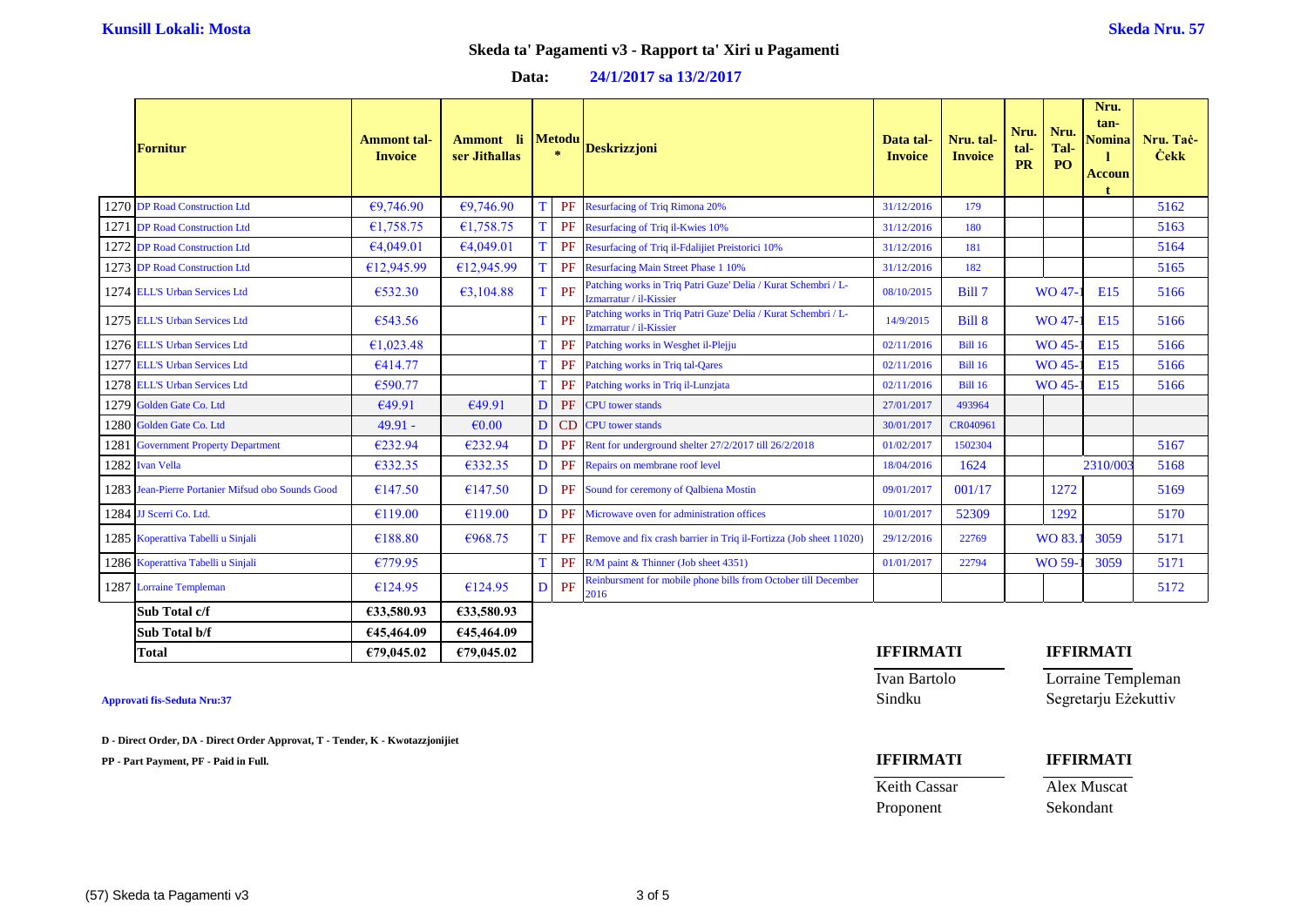**Data: 24/1/2017 sa 13/2/2017**

|      | <b>Fornitur</b>                   | <b>Ammont</b> tal-<br><b>Invoice</b> | Ammont li<br>ser Jithallas |   | <b>Metodu</b><br>$\gg$ | <b>Deskrizzjoni</b>                                                              | Data tal-<br><b>Invoice</b> | Nru. tal-<br><b>Invoice</b> | Nru.<br>tal-<br><b>PR</b> | Nru.<br>Tal-<br>PO | Nru.<br>tan-<br>Nomina<br><b>Accoun</b> | Nru. Tač<br><b>Cekk</b> |
|------|-----------------------------------|--------------------------------------|----------------------------|---|------------------------|----------------------------------------------------------------------------------|-----------------------------|-----------------------------|---------------------------|--------------------|-----------------------------------------|-------------------------|
|      | 1288 Northern Cleaning Group Ltd  | €11,693.97                           | €16,089.47                 |   | PF                     | <b>Collection of Waste December 2016</b>                                         | 31/12/2016                  | <b>MST</b><br>012/16        |                           |                    | 3041                                    | 5173                    |
|      | 1289 Northern Cleaning Group Ltd  | 6413.00                              |                            |   | PF                     | Collection of Saperated Waste (Glass Bag) December 2016                          | 14/01/2017                  | NCGgls36<br>/16             |                           |                    |                                         | 5173                    |
|      | 1290 Northern Cleaning Group Ltd  | €3,982.50                            |                            |   |                        | <b>PF</b> Collection of Saperated Waste (Grey Bag) December 2016                 | 14/01/2017                  | NCGrec <sub>48</sub><br>/16 |                           |                    |                                         | 5173                    |
|      | 1291 Oxford House                 | €209.57                              | €209.57                    | D |                        | PF Office chair                                                                  | 12/01/2017                  | 172006                      |                           | 1290               |                                         | 5174                    |
|      | 1292 Paramount Coaches            | €82.60                               | €82.60                     | D |                        | PF Transport to Mdina 53 seater with return on 7/12/2016                         | 31/12/2016                  | <b>PRMT10003</b><br>863     |                           | 1277               | 3360                                    | 5175                    |
|      | 1293 PC Options Ltd - Scan Centre | €1,028.89                            | €1,028.89                  | D | PF                     | 2 laptops for Executive Secretary & mayor                                        | 30/01/2017                  | IP1I16760                   |                           | 1301               |                                         | 5176                    |
|      | 1294 Romona Agius                 | €826.00                              | €826.00                    | K | PF                     | Cleaning and upkeep of Mosta public convenience for the month of<br>January 2017 | 01/02/2017                  | $\overline{4}$              |                           |                    |                                         | 5177                    |
|      | 1295 The Lighthouse Keepers       | €6.97                                | €6.97                      |   | PF                     | <b>Street Lighting Maintenance (W687)</b>                                        | 13/1/2017                   | 2705                        |                           |                    |                                         | 5178                    |
|      | 1296 The Lighthouse Keepers       | €17.31                               | €17.31                     |   |                        | PF Street Lighting Maintenance (T005)                                            | 13/1/2017                   | 2706                        |                           |                    |                                         | 5178                    |
|      | 1297 The Lighthouse Keepers       | €33.08                               | €33.08                     |   | PF                     | <b>Street Lighting Maintenance (W270)</b>                                        | 13/1/2017                   | 2707                        |                           |                    |                                         | 5178                    |
|      | 1298 The Lighthouse Keepers       | €33.08                               | €33.08                     | Т |                        | PF Street Lighting Maintenance (W430)                                            | 13/1/2017                   | 2708                        |                           |                    |                                         | 5178                    |
| 1299 | The Lighthouse Keepers            | €6.97                                | €6.97                      |   | PF                     | <b>Street Lighting Maintenance (W809)</b>                                        | 13/1/2017                   | 2709                        |                           |                    |                                         | 5178                    |
|      | 1300 The Lighthouse Keepers       | €37.50                               | €37.50                     |   |                        | PF Street Lighting Maintenance (W326)                                            | 13/1/2017                   | 2710                        |                           |                    |                                         | 5178                    |
|      | 1301 The Lighthouse Keepers       | €34.82                               | €34.82                     |   | PF                     | <b>Street Lighting Maintenance (W128)</b>                                        | 03/02/2017                  | 2711                        |                           |                    |                                         | 5178                    |
| 1302 | The Lighthouse Keepers            | €30.00                               | €30.00                     |   | PF                     | <b>Street Lighting Maintenance (W124)</b>                                        | 03/02/2017                  | 2712                        |                           |                    |                                         | 5178                    |
|      | 1303 The Lighthouse Keepers       | €37.50                               | €37.50                     |   | PF                     | <b>Street Lighting Maintenance (W780)</b>                                        | 03/02/2017                  | 2713                        |                           |                    |                                         | 5178                    |
|      | 1304 The Lighthouse Keepers       | €37.50                               | €37.50                     |   | PF                     | <b>Street Lighting Maintenance (W192)</b>                                        | 03/02/2017                  | 2714                        |                           |                    |                                         | 5178                    |
|      | 1305 The Lighthouse Keepers       | €37.50                               | €37.50                     |   | PF                     | <b>Street Lighting Maintenance (W775)</b>                                        | 03/02/2017                  | 2715                        |                           |                    |                                         | 5178                    |
|      | 1306 The Lighthouse Keepers       | €37.50                               | €37.50                     | Т | PF                     | <b>Street Lighting Maintenance (W868)</b>                                        | 03/02/2017                  | 2716                        |                           |                    |                                         | 5178                    |
|      | 1307 The Lighthouse Keepers       | €33.08                               | €33.08                     |   |                        | <b>PF</b> Street Lighting Maintenance (W043)                                     | 03/02/2017                  | 2717                        |                           |                    |                                         | 5178                    |
|      | Sub Total c/f                     | €18,619.34                           | €18,619.34                 |   |                        |                                                                                  |                             |                             |                           |                    |                                         |                         |
|      | Sub Total b/f                     | €79,045.02                           | €79,045.02                 |   |                        |                                                                                  |                             |                             |                           |                    |                                         |                         |

**D - Direct Order, DA - Direct Order Approvat, T - Tender, K - Kwotazzjonijiet**

**PP - Part Payment, PF - Paid in Full. IFFIRMATI IFFIRMATI**

### **Total €97,664.36 €97,664.36 IFFIRMATI IFFIRMATI**

Ivan Bartolo Lorraine Templeman **Approvati fis-Seduta Nru:37** Sindku Segretarju Eżekuttiv

# Keith Cassar Alex Muscat Proponent Sekondant